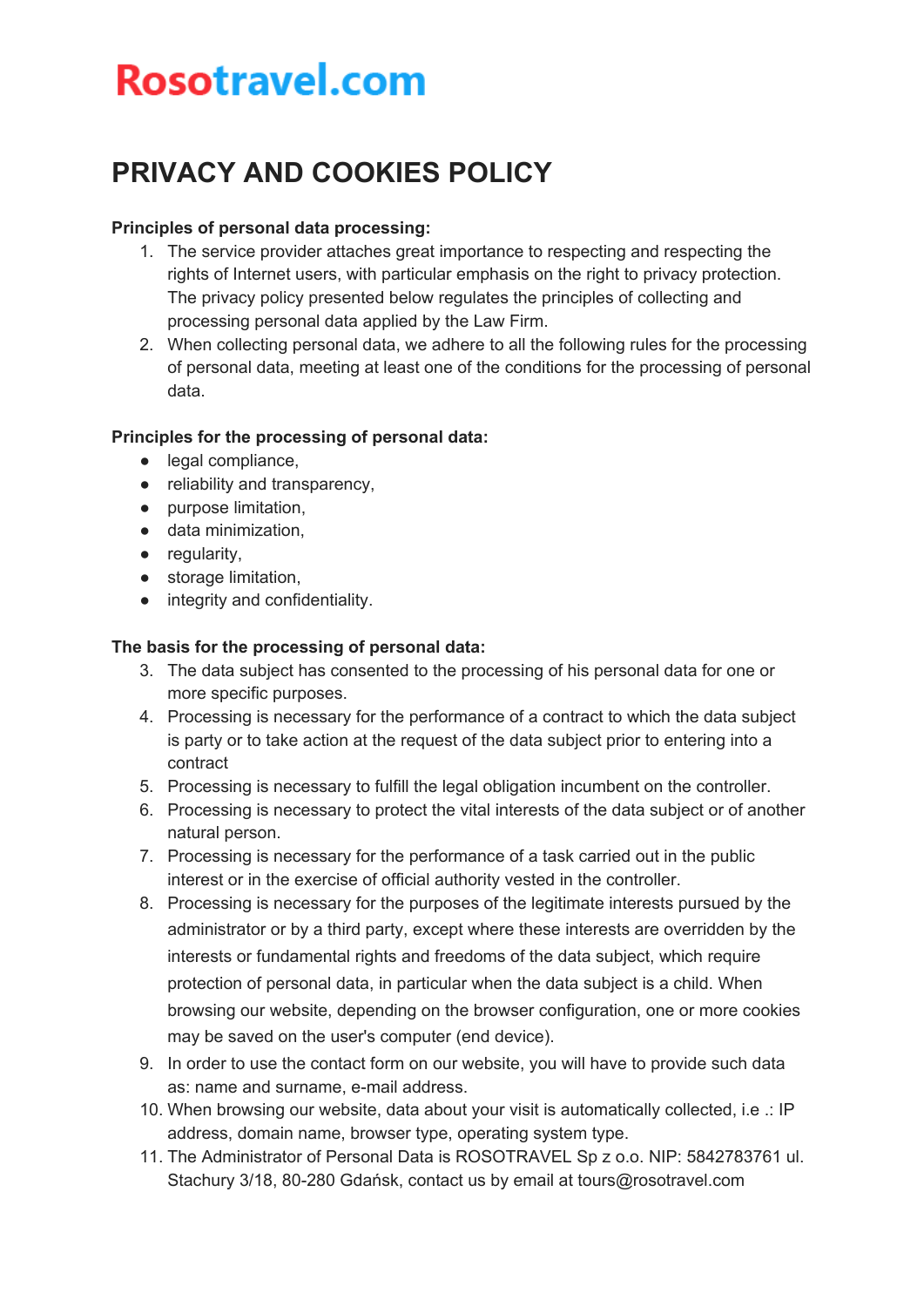# **Rosotravel.com**

- 12. Personal data obtained in connection with the use of the rosotravel.com website will be processed in order to respond to messages sent in contact forms, conduct marketing activities, including subscribing to the newsletter, and carry out activities related to ensuring security.
- 13. The legal basis for data processing may be:
- consent granted,
- necessity to perform the contract,
- taking action on your request submitted via the contact form,
- necessity to fulfill the legal obligation incumbent on the administrator,
- the legitimate interest of the administrator
- 14. The data collected while using our website may be transferred to entities supporting us in our day-to-day operations, i.e. IT companies that support our IT systems or provide IT tools, entities conducting postal or courier activities in connection with the transferred post.
- 15. The rosotravel.com website is connected with the Administrator's fanpage on Facebook. The data controller does not transfer data outside of Poland / EU / European Economic Area, subject to the transnational nature of data flow within Facebook, using contractual clauses approved by the European Commission and decisions of the European Commission stating an adequate level of data protection in relation to specific countries in accordance with the principles set out by Facebook at http://www.facebook.com/about/privacy.
- 16. The period of data processing depends on the purpose for which they are or will be processed.
- 17. You have the right to request:
- access to your data,
- rectification,
- remove,
- restrictions
- object to the further processing of your personal data,
- transfer of your personal data
- 18. You have the right to withdraw your consent at any time. Withdrawal of consent does not affect the lawfulness of the processing of your data, which was made on the basis of the consent granted before its withdrawal.
- 19. In case of doubts as to the correctness of the processing of your data, you have the right to lodge a complaint with the supervisory authority, which is the President of the Personal Data Protection Office.
- 20. Providing personal information is voluntary.
- 21. Please send any comments or reservations as to the method of processing your data by traditional mail to the Administrator's address or via e-mail: tours@rosotravel.com